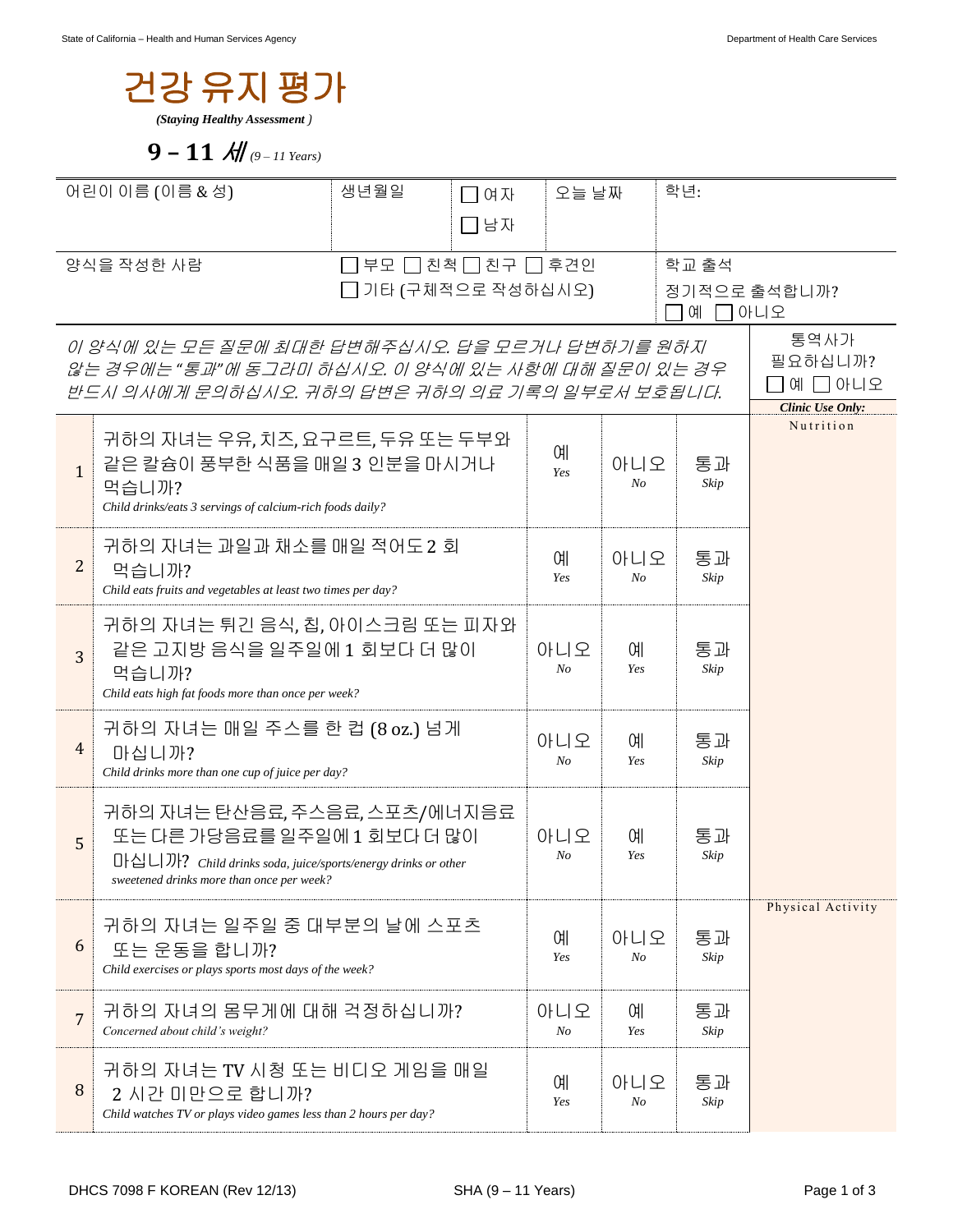| 9  | 귀하의 집에 정상 작동하는 연기 탐지기가<br>있습니까? Home has a working smoke detector?                                                                                                                                         | 예<br>Yes              | 아니오<br>N <sub>o</sub> | 통과<br>Skip | Safety        |
|----|------------------------------------------------------------------------------------------------------------------------------------------------------------------------------------------------------------|-----------------------|-----------------------|------------|---------------|
| 10 | 귀하의 집 전화 옆에 독극물 통제센터 (Poison<br>Control Center) 800-222-1222 번 전화번호를<br>붙여놓았습니까?<br>Home has phone # of the Poison Control Center posted by phone?                                                         | 예<br>Yes              | 아니오<br>$N_{O}$        | 통과<br>Skip |               |
| 11 | 귀하의 자녀는 항상 뒷자리에 앉아 안전벨트를<br>착용합니까 (또는 키가 4'9"보다 작은 경우 보조 의자를<br>사용합니까)?<br>Child always uses a seat belt in the back seat (or booster seat) if under 4'9"?                                                 | 예<br>Yes              | 아니오<br>$N_{O}$        | 통과<br>Skip |               |
| 12 | 귀하의 자녀는 수영장, 강 또는 호수 주변에서<br>시간을 보냅니까?<br>Child spends time near a swimming pool, river, or lake?                                                                                                          | 아니오<br>$N_{O}$        | СH<br>Yes             | 통과<br>Skip |               |
| 13 | 귀하의 자녀는 총이 보관된 집에서 시간을<br>보냅니까? Child spends time in home where a gun is kept?                                                                                                                             | 아니오<br>N <sub>O</sub> | СH<br>Yes             | 통과<br>Skip |               |
| 14 | 귀하의 자녀는 총, 칼 또는 다른 무기를 가지고 있는<br>사람과 시간을 보냅니까?<br>Child spends time with anyone who carries a gun, knife, or other weapon?                                                                                 | 아니오<br>N <sub>O</sub> | СH<br>Yes             | 통과<br>Skip |               |
| 15 | 귀하의 자녀는 자전거, 스케이트보드 또는 스쿠터를<br>탈 때 항상 헬멧을 착용합니까?<br>Child always wears a helmet when riding a bike, skateboard, or scooter?                                                                                | 예<br>Yes              | 아니오<br>$N_{O}$        | 통과<br>Skip |               |
| 16 | 귀하의 자녀는 학대 또는 폭력을 목격하거나<br>희생자가 된 적이 있습니까?<br>Has child ever witnessed or been a victim of abuse or violence?                                                                                              | 아니오<br>$N_{O}$        | 예<br>Yes              | 통과<br>Skip |               |
| 17 | 귀하의 자녀는 지난해 누구에게 맞거나 또는<br>귀하의 자녀가 누군가를 때린 적이 있습니까?<br>Has child been hit or has he/she hit someone in the past year?                                                                                      | 아니오<br>No             | 예<br>Yes              | 통과<br>Skip |               |
| 18 | 귀하의 자녀는 학교 또는 이웃에서 괴롭힘을<br>당하거나 안전하지 않다고 느낀 적이 있습니까<br>(또는 인터넷 상에서 괴롭힘을 당한 적이<br>$\mathfrak{A} \oplus \Box$ )? Has child ever been bullied, felt unsafe at school/neighborhood<br>(or been cyber-bullied)? | 아니오<br>No             | 예<br>Yes              | 통과<br>Skip |               |
| 19 | 귀하는 자녀는 매일 이를 닦고 치실을 사용합니까?<br>Child brushes and flosses teeth daily?                                                                                                                                      | 예<br>Yes              | 아니오<br>$N_{O}$        | 통과<br>Skip | Dental Health |
| 20 | 귀하의 자녀가 종종 슬프거나 우울한 것처럼<br>보입니까? Child often seems sad or depressed?                                                                                                                                       | 아니오<br>$N_{O}$        | 예<br>Yes              | 통과<br>Skip | Mental Health |